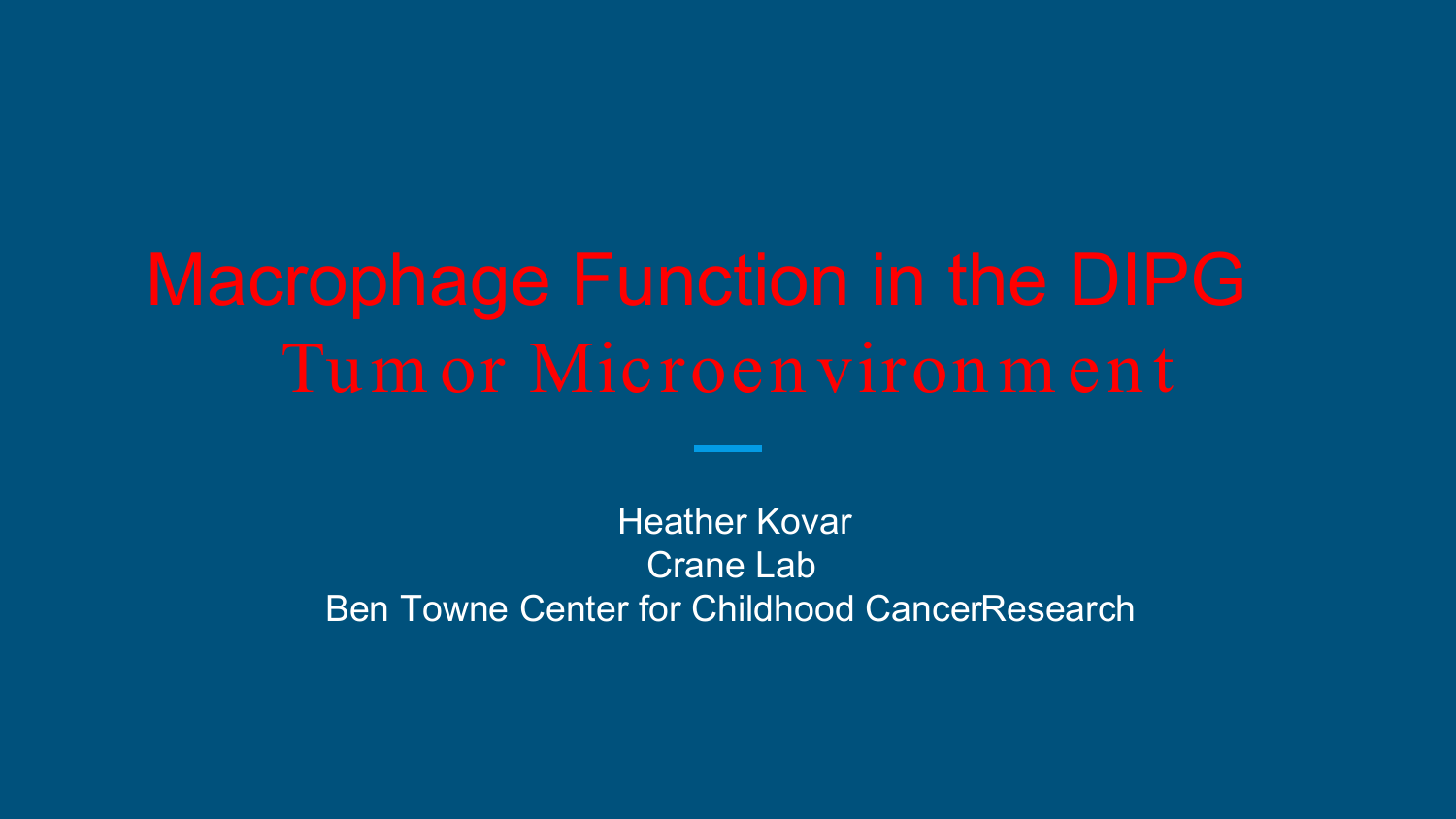## Background: Diffuse Intrinsic Pontine Glioma (DIPG)

• Aggressive pediatric brain tumor arising in the Pons

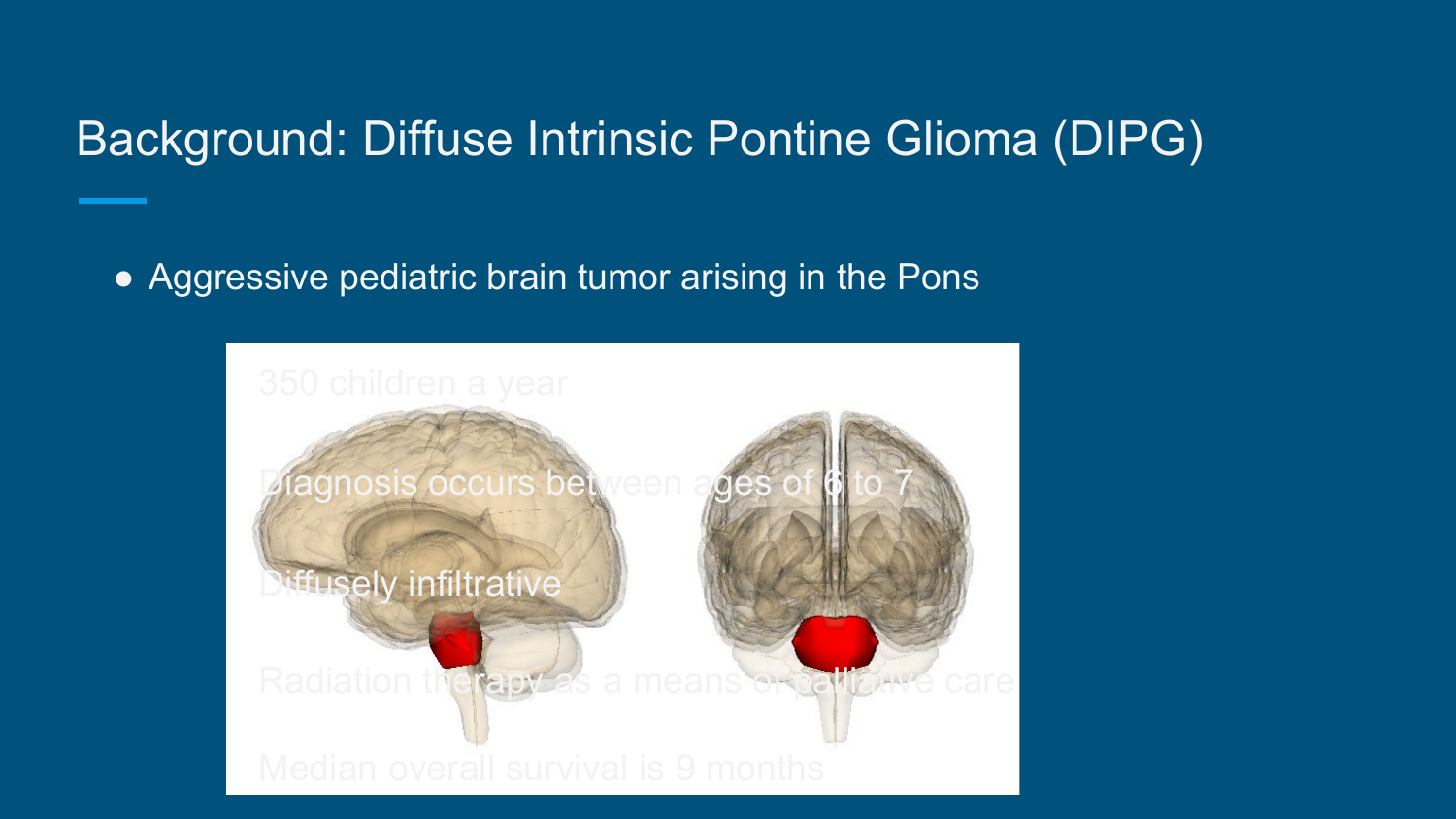## Immunotherapy and the Tumor Microenvironment

- Immunotherapy has the potential to target cancer cells and leave healthy cells
- The tumor immune microenvironment influences the efficacy of immunotherapy



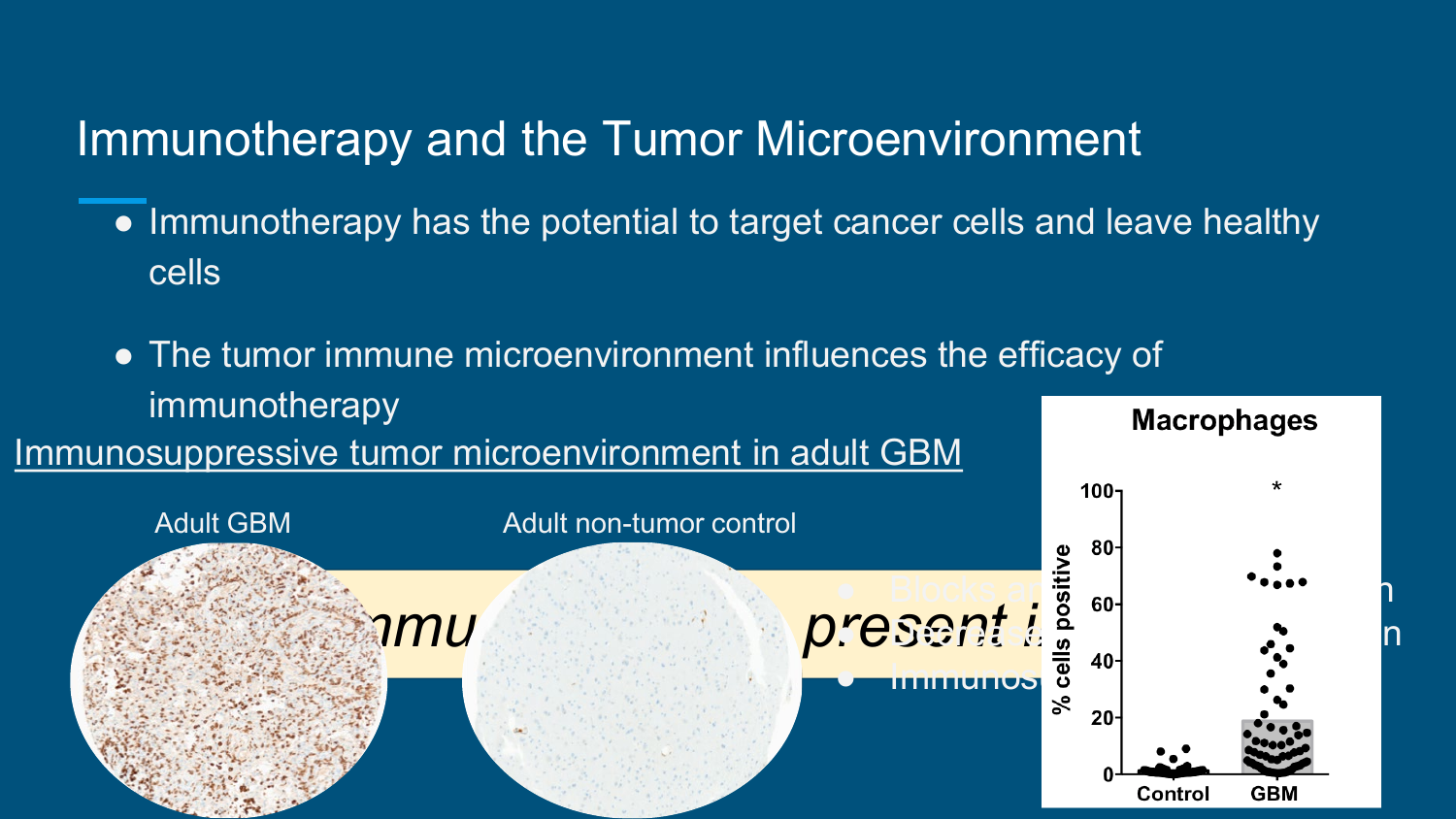# Preliminary Findings

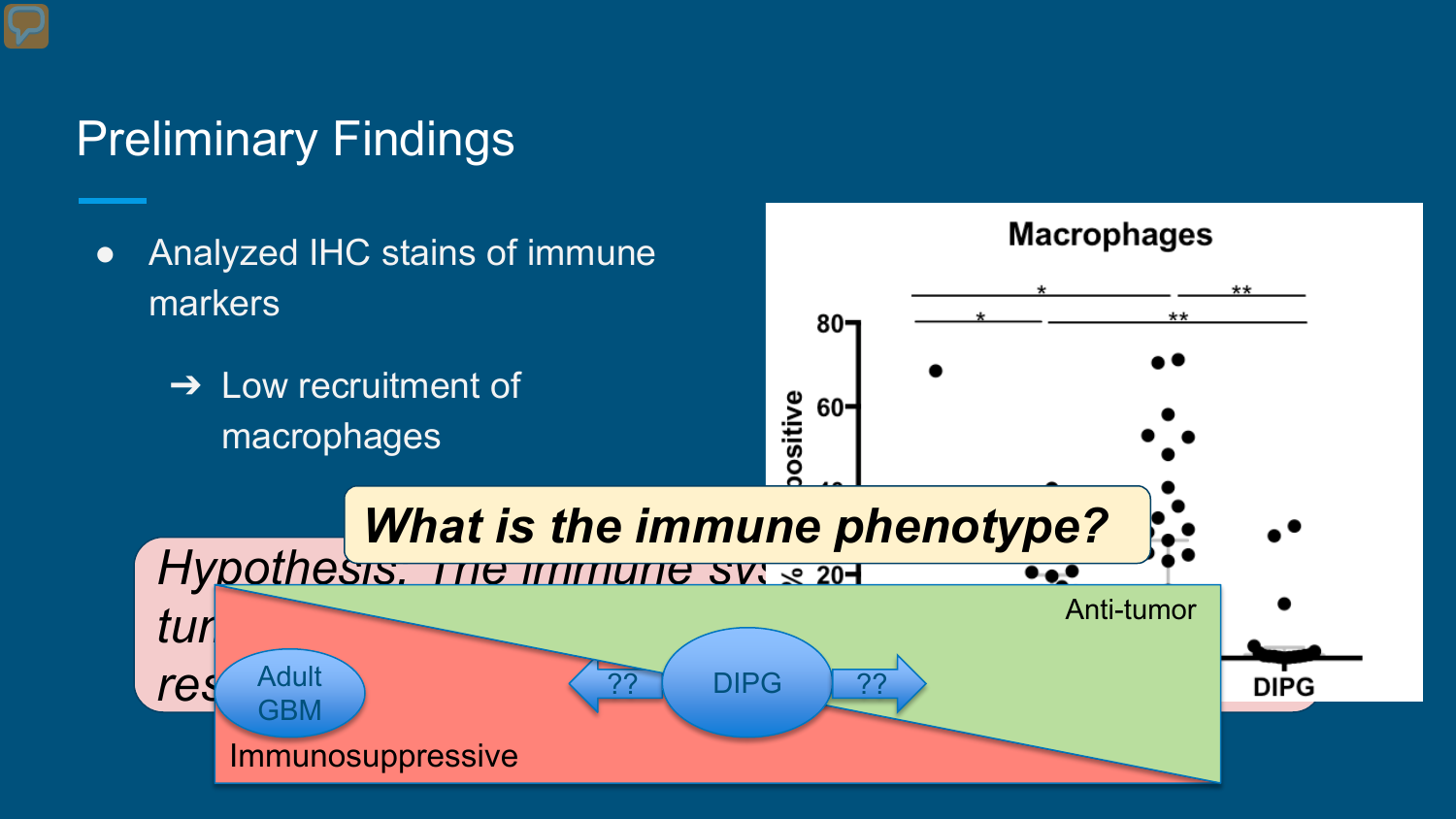Two-Fold In crease in Macroph age Tran scripts in Tum or Relative to Norm al

- Performed Nanostring analysis (Cancer Immunology Panel, 770 genes)
	- $\rightarrow$ Using matched tumor and normal brain samples (n=6) from DIPG patients
- Relatively low macrophage recruitment **→ Supports IHC data**

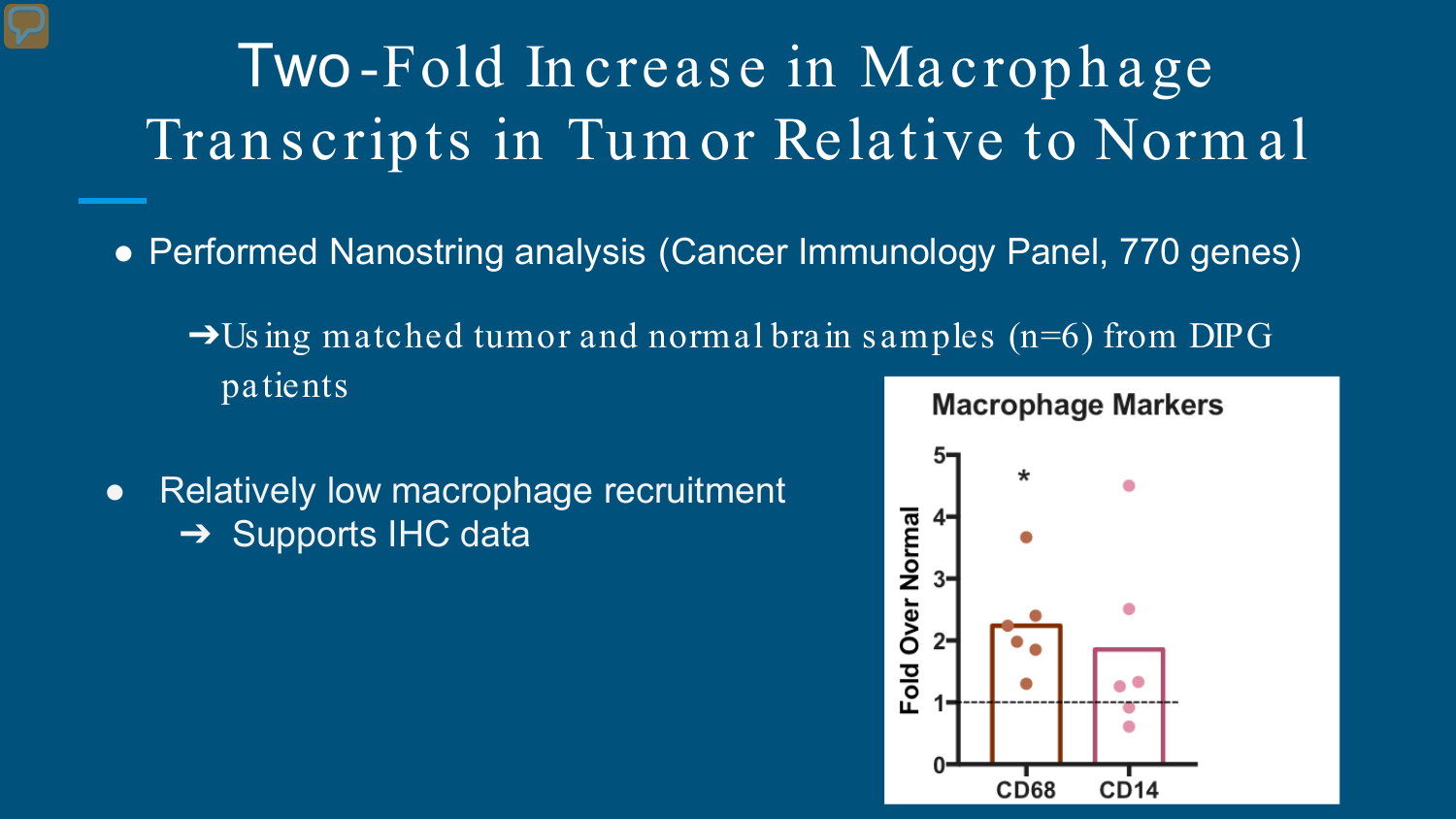# Pathway Analysis Reveals Enrichment of An tigen Presen tation Molecules

• Only 4 significant pathways, all involved in antigen presentation

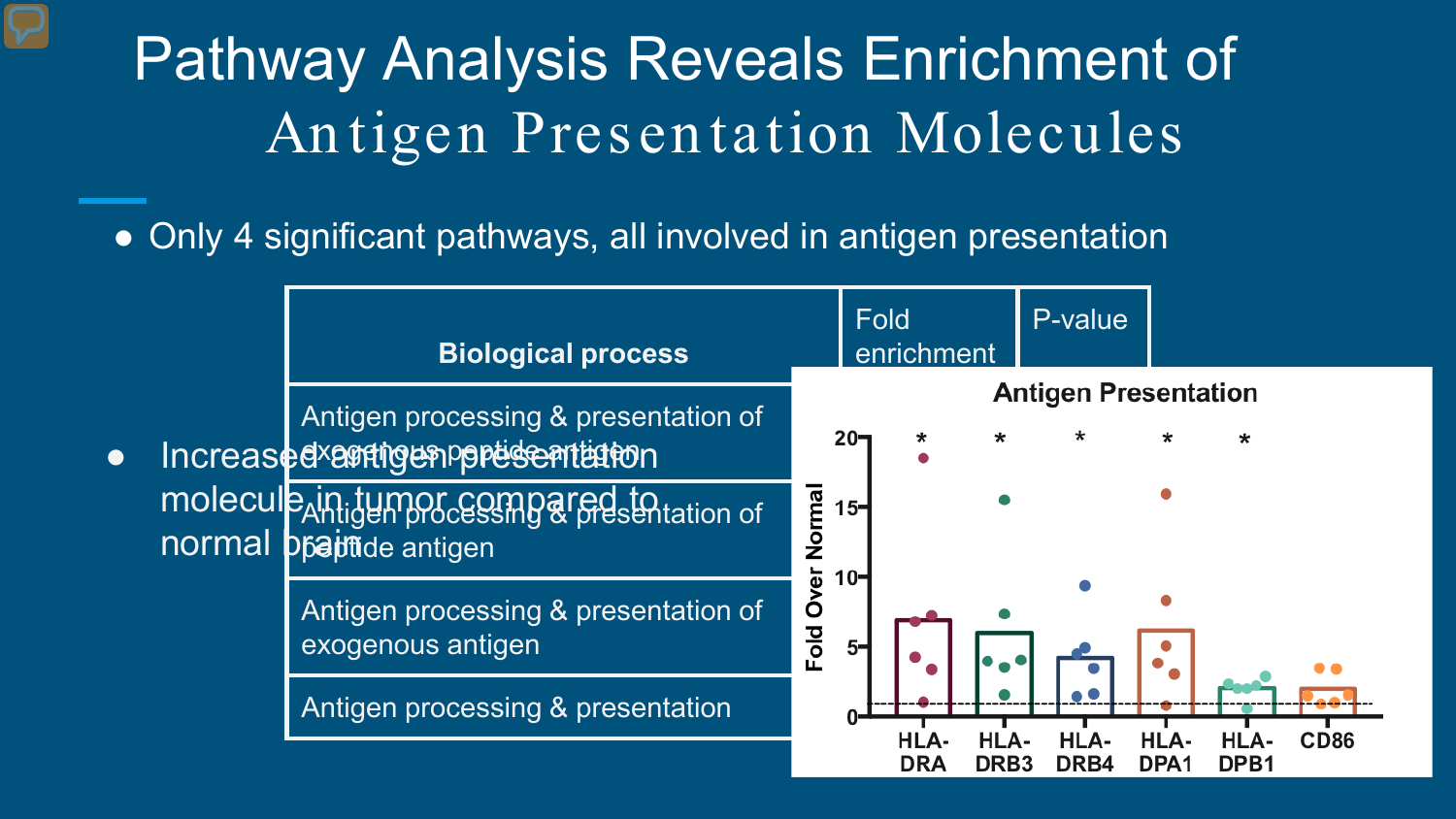

# DIPG compared to adult GBM **Kids are not tiny adults**

Few macrophages present



Presenting antigen **Initiating immune response** 

# *Hope for future immunotherapy treatments*